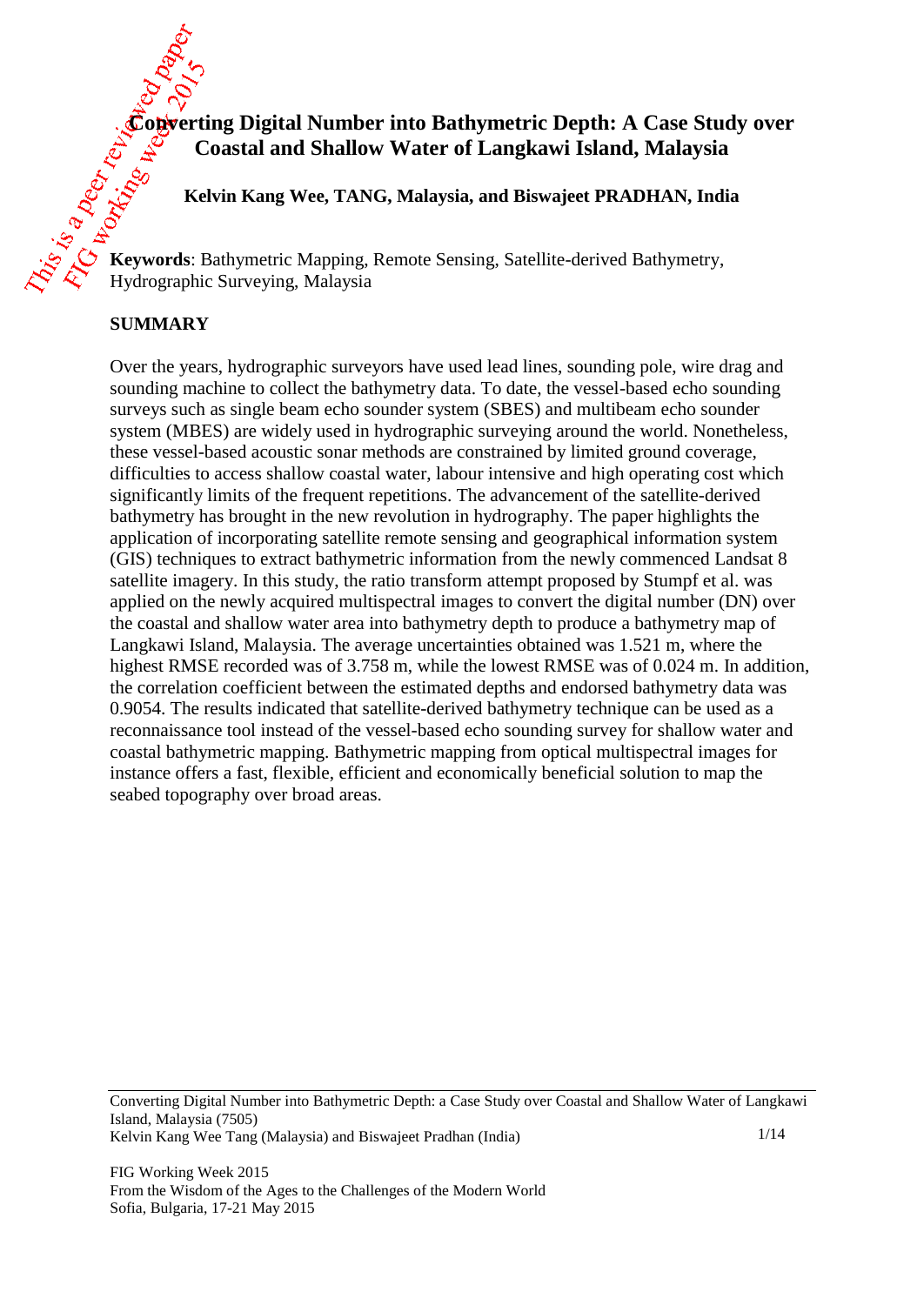## **Converting Digital Number into Bathymetric Depth: A Case Study over Coastal and Shallow Water of Langkawi Island, Malaysia**

**Kelvin Kang Wee, TANG, Malaysia, and Biswajeet PRADHAN, India**

## **1.0 INTRODUCTION**

Hydrographic surveying is the fundamental task dealing with the hydrosphere. It is defined as a branch of applied sciences which deals with the measurement and description of the features of the sea and coastal areas. In strict sense, it is defined merely as the surveying of a water area. However, in modern usage it may include a wide variety of other objective such as measurements of tides, current, gravity, earth magnetism and determination of the physical and chemical properties of water. Nevertheless, the primary purpose is to obtain basic bathymetry data to produce nautical charts with emphasis on the features that may affect the safety of navigation. These bathymetry information are also very useful in other marine activities such as marine construction, offshore engineering, oil and gas exploration activities as well as oceanography research.



**Figure 1**: Revolution in Hydrographic Surveying

Bathymetric mapping is essential for port facility management in order to avoid serious disaster. The completeness of the coastal bathymetry information is critical towards monitoring the seabed topography and detecting the emergence of new land in supporting dredging operations through prediction of navigational channel infill and estimating sediment budgets. Over the years, hydrographic surveyors used lead lines, sounding pole, wire drag and sounding machine to collect the bathymetry data. To date, most of the coastal bathymetry

Converting Digital Number into Bathymetric Depth: a Case Study over Coastal and Shallow Water of Langkawi Island, Malaysia (7505) 2/14

Kelvin Kang Wee Tang (Malaysia) and Biswajeet Pradhan (India)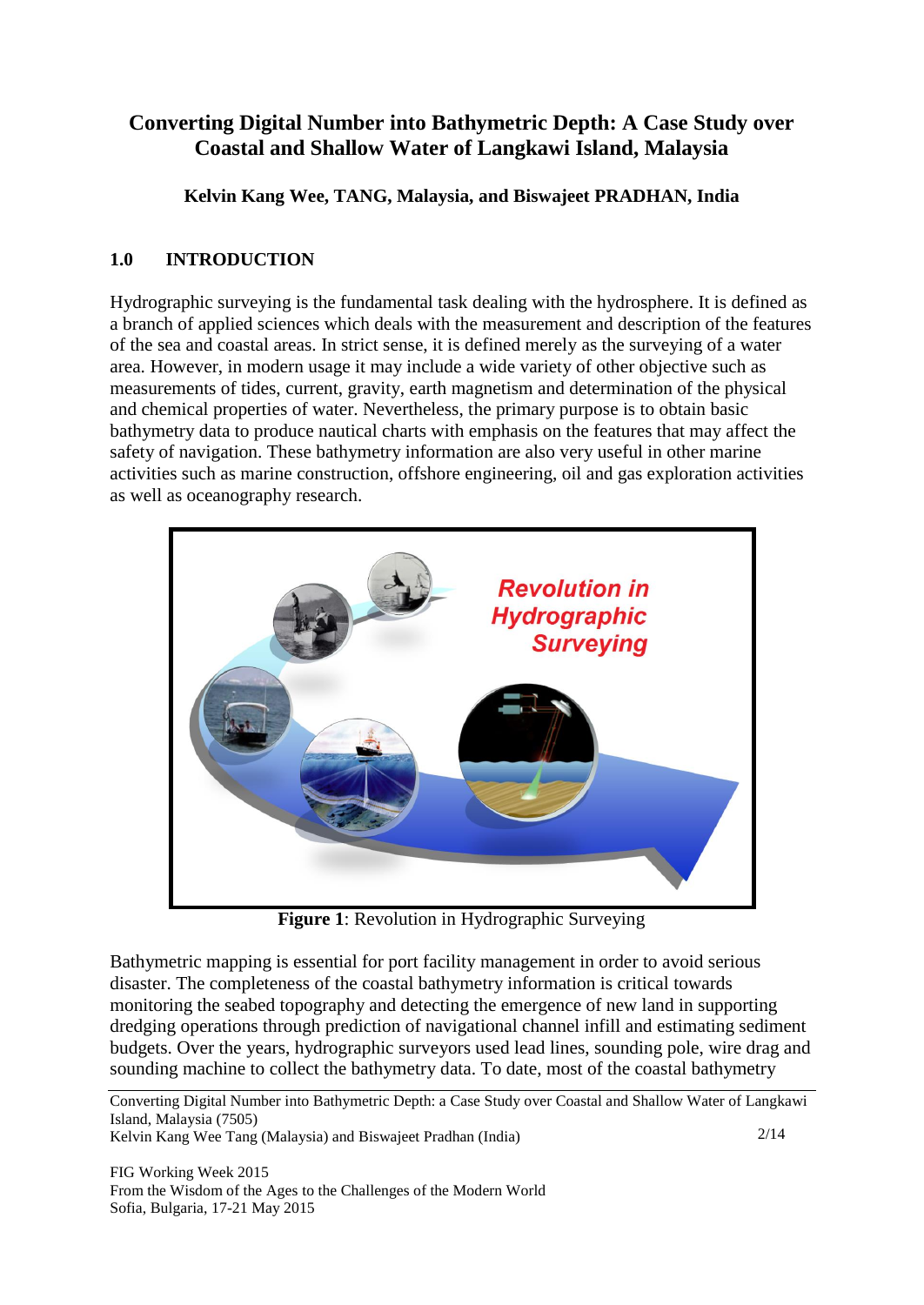mappings are using the sonar or acoustic hydrographic surveying instruments such as single beam echo sounder system (SBES) and multibeam echo sounder system (MBES). Nevertheless, these vessel-based echo sounding methods applied nowadays are constrained by the limited ground coverage, difficulties to access shallow coastal water, labour intensive and high operating cost which significantly limits its frequent repetitions.

Since the past decade, the advancement of remote sensing technology has brought in the new revolution to the hydrographic surveying. The ability of the electromagnetic spectrum (EMR) to penetrate water columns provide the fundamental principle of extracting water depth information using remote sensing and geographical information system (GIS) technology. In fact, satellite remote sensing technology has been introduced as a possible alternative method in the bathymetric data acquisition process. Indeed, the preface of the airborne LiDAR bathymetric (ALB) and satellite-derived bathymetry (SDB) mapping methods of extracting the seabed information from the optical remotely sensed images were increased and ameliorated among the hydrography communities.

Coastal bathymetric information will be very useful in navigational channel management, marine construction and coastal engineering, dredging and reclamation operations as well as supporting other related scientific and environmental studies such as oceanography, marine ecology and marine biology. In certain region, especially the coastal and shallow water areas, the comprehensive seabed topography survey is limited and the coverage is not geographically well-distributed. Therefore, satellite bathymetry can be an alternative tool for facilitating the increasingly demand of hydrographic surveying activities around the coastal and shallow water areas. The main objective of this study is to evaluate the usability of spaceborne bathymetric mapping technique and identify the appropriate spectrum channels to be used in extracting bathymetric information from Landsat 8 multispectral satellite data.

#### **2.0 SATELLITE-DERIVED BATHYMETRY**

The initial attempts of using aerial multispectral data and radiometric technique to estimate water depth over clear and shallow water was done by Lyzenga (1978). The ability of electromagnetic spectrum (EMR) to penetrate water columns provides the fundamental principle of extracting water depth information using this technology. The physical principle is when light passes through the water column, it becomes attenuated. Shallow water area will appear bright while the deep water areas looks dark on the image. Generally, the solar radiation reflected from the Earth undergoes significant interaction with the atmosphere and in water column before it reaches the satellite sensor. The measured radiance is closely related to the incoming solar radiation, attenuation of radiation in and out of the atmosphere and water column, reflectance properties of the seabed as well as the water depth.

The technique developed Lyzenga was later expanded and further explored by Benny and Dawson (1983), Spitzer and Driks (1987), Jupp (1988), Philpot (1989), Bierwirth (1993), Maritorena et al. (1994) and Stumpf et al. (2003). Through their remarkable efforts, a wide variety of algorithms for bathymetry retrieval have been developed and empirical models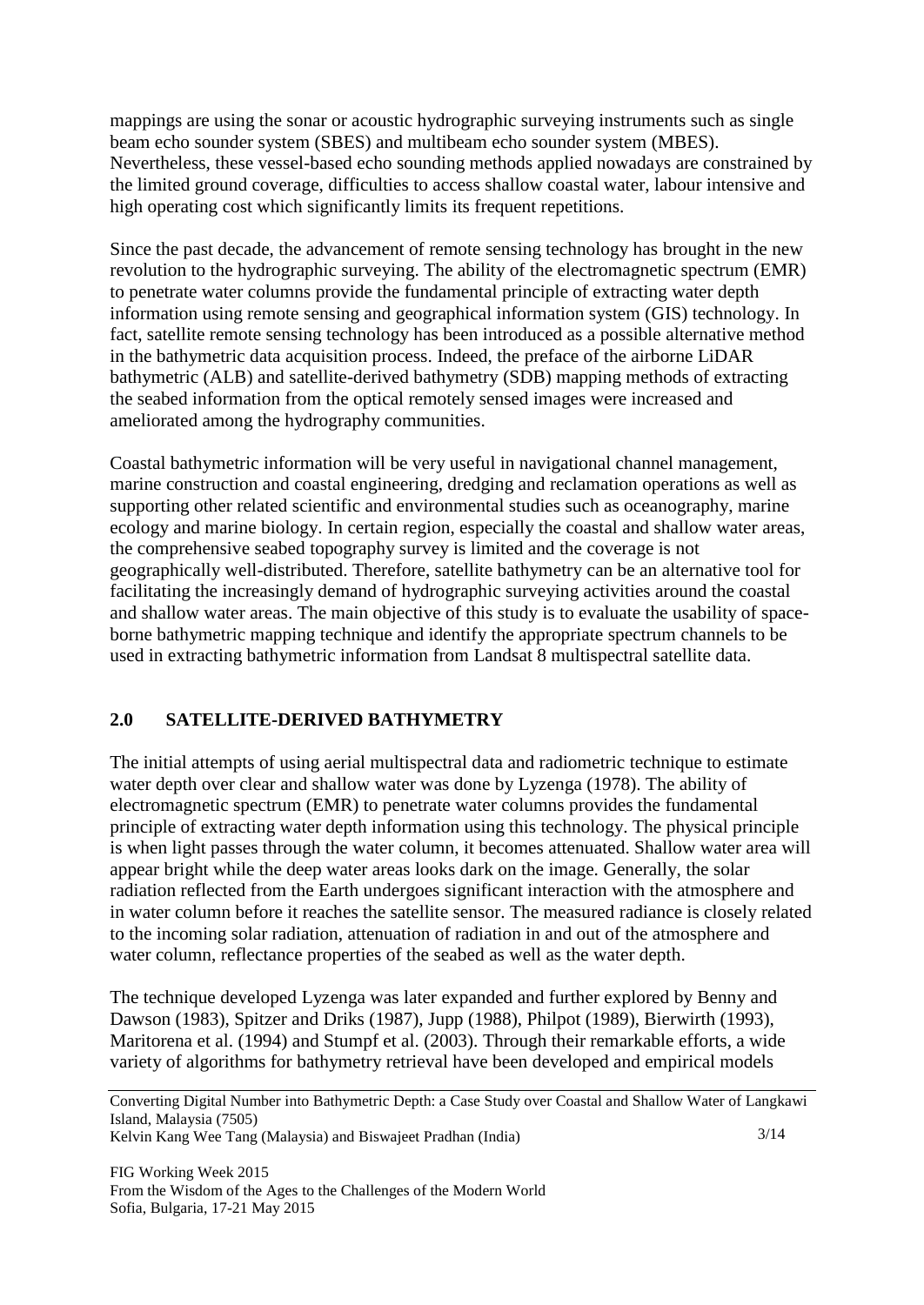have been established to form the statistical relationship between image pixel values and water depth values. However, the ultimate aim is to automatically extracting the water depth information for bathymetric mapping.

## **3.0 STUDY AREA**

Malaysia is known as a maritime country with its coastal area about  $63,665.3 \text{ km}^2$  and a total coastline length of 4,492 km. Its Exclusive Economic Zone (EEZ) is approximately  $453,186.18$  km<sup>2</sup> and there are 827 islands and 273 geographic entities in within the Malaysia's sovereign territorial. Consequently, accurate bathymetric measurements are very vital in producing hydrographic plans and nautical charts which are fundamentally important to support marine navigation, shipping, coastal and offshore engineering, oil and gas industries and research activities.

In this study, Langkawi Island has been chosen as the study area. Langkawi Island is separated from mainland Malaysia by the Straits of Malacca. It consists of 104 small islands and the total area is about  $478.48 \text{ km}^2$ . The main island spans about 25 km from north to south and slightly more for east and west. Two-thirds of the island is dominated by forest mountainside filled, hills and natural vegetation. Geographical position is located between 06.15°N to 6.37°N and 99.69°E to 99.92°E. The island is complemented with lavishness tropical rainfall forest and fringing beautiful sun-drenched beaches and also blessed by homogeneous seabed topography and tranquil sea in its marine environment. This study will focus on the shallow coastal areas in the southent part of the Langkawi Island.



**Figure 2**: Langkawi Island, Peninsular Malaysia (Source: Google Earth)

Converting Digital Number into Bathymetric Depth: a Case Study over Coastal and Shallow Water of Langkawi Island, Malaysia (7505) 4/14

Kelvin Kang Wee Tang (Malaysia) and Biswajeet Pradhan (India)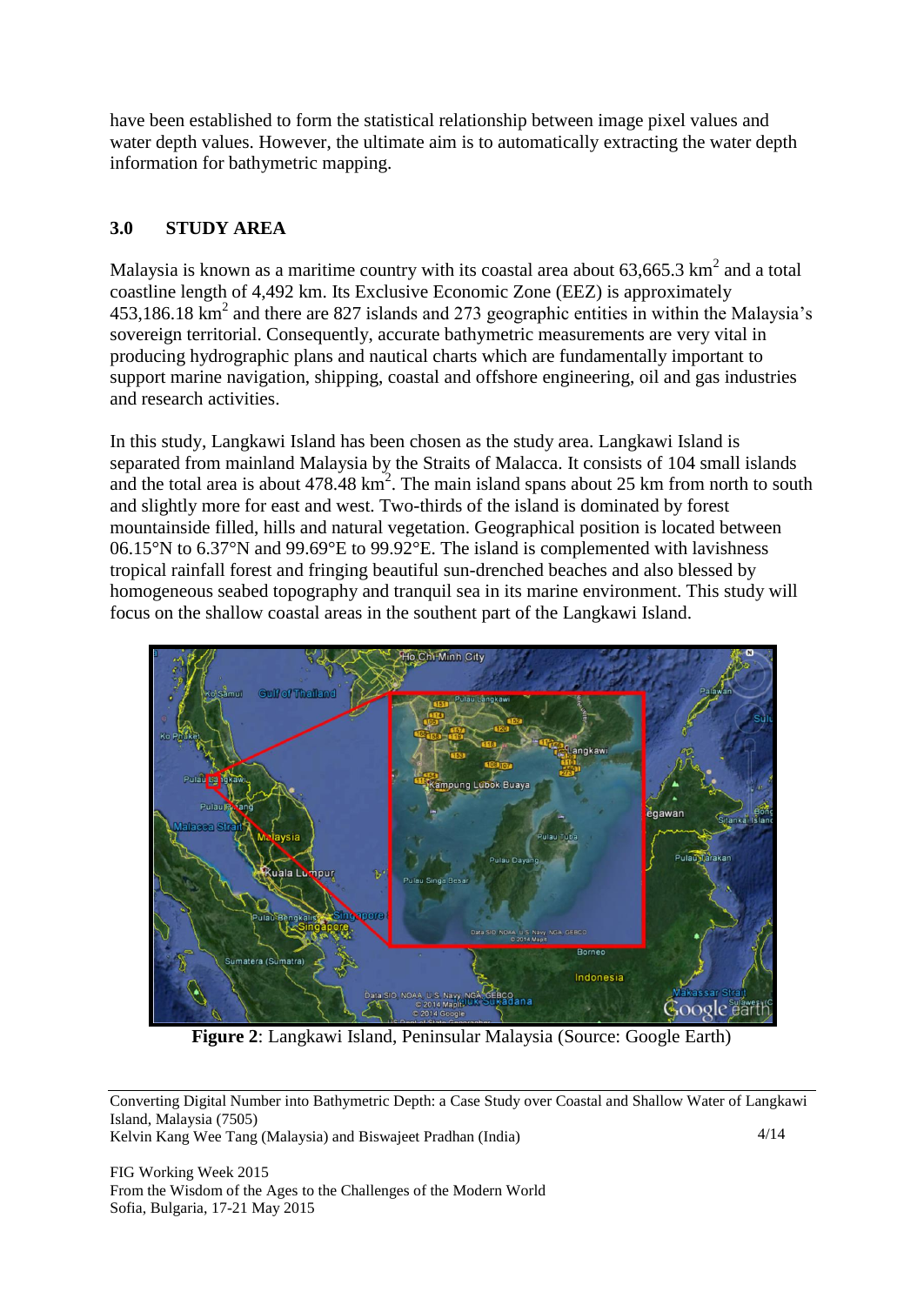### **4.0 METHODOLOGY**

This study incorparated space-borne remote sensing and GIS techniques to extract bathymetric information from multispectral satellite imagery. The selection of data set potentially useable for satellite bathymetry mapping was based on the condition of the satellite image, significantly spectral coverage, spectrum range and ground resolution. In this study, Landsat 8 satellite images were utilised. Figure 3 illustrates the Landsat 8's satellite image (path 128, row 56) which covers the Langkawi Island was captured on  $27<sup>th</sup>$  February 2014, at 03:34:39hours (UTC Time). Prior attempting to satellite image processing, preprocessing task such as radiometric, atmospheric and geometric correction were carried out in order to eliminate the atmospheric effects, unwanted path radiance, unnecessary sea surface reflectance as well as the distortion of the images.



**Figure 3**: Landsat 8 satellite image of Langkawi Island dated  $27<sup>th</sup>$  February 2014.

## **4.1 Radiometric and Atmospheric Correction**

Radiometric correction allows the conversion of raw image digital value (DNs) to spectral radiance. Thus, the spectral radiance was calculated from remotely sensed data by using the Spectral Radiance Scaling Method's equation (NASA, 2008) as shown below:

$$
L_{\lambda} = \left(\frac{\text{Lmax}_{\lambda} - \text{Lmin}_{\lambda}}{\text{QCALmax} - \text{QCALmin}}\right) * (\text{QCAL} - \text{QCALmin}) + \text{Lmin}_{\lambda}
$$
\n(Equation 1)

Converting Digital Number into Bathymetric Depth: a Case Study over Coastal and Shallow Water of Langkawi Island, Malaysia (7505)

Kelvin Kang Wee Tang (Malaysia) and Biswajeet Pradhan (India)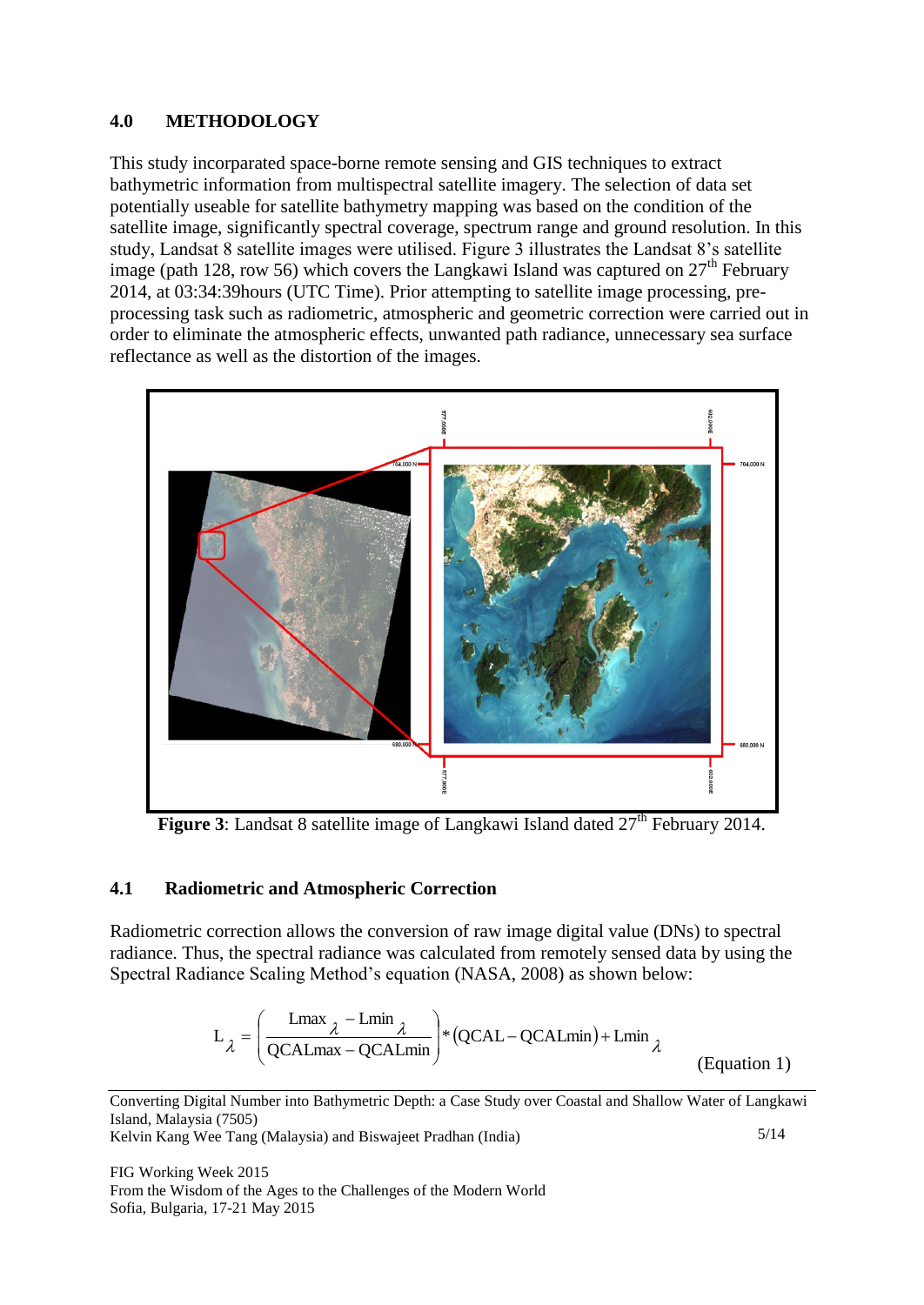where QCAL is DN recorded; Lmaxλ is referred as spectral radiance scales to QCALmax; Lmin<sub>*i*</sub> is referred as spectral radiance scales to OCALmin; OCALmax is referred as the maximum quantized calibrated pixel value; while, QCALmin is the minimum quantized calibrated pixel value. All the required calibration coefficients and other related parameters were obtained from the metadata of the satellite images.

Subsequently, the spectral radiance values computed from Equation 1 were converted into Top-of-Atmosphere (ToA) reflectance value  $(P_{\lambda})$ . According to the Landsat 8 Calibration guide suggested by USGS [\(http://landsat.usgs.gov/Landsat8\\_Using\\_Product.php\)](http://landsat.usgs.gov/Landsat8_Using_Product.php), the ToA reflectance value of the 16-bit Landsat 8's OLI band data can be computed via the Equation 2 and Equation 3 (NASA, 2013) as shown below:

$$
P_{\lambda} = M_{\rho} * Q_{cal} + A_{\rho}
$$
 (Equation 2)

where,  $P_{\lambda}$ <sup>'</sup> is the TOA planetary reflectance without the solar angle correction; *M<sub>p</sub>* is the multiplicative rescaling factor for a particular band; *Aρ* is the additive rescaling factor for a particular band; while, Qcal is the quantized and calibrated standard product pixel values (DNs) for a particular band.

$$
P_{\lambda} = P_{\lambda}^{\prime} / \cos \theta_{SZ} = P_{\lambda}^{\prime} / \sin \theta_{SE}
$$
 (Equation 3)

where,  $P_{\lambda}$  is the TOA planetary reflectance after the solar angle correction;  $\theta_{SE}$  is the local sun elevation angle, the scene centre sun elevation angle in degrees; while,  $\theta_{SZ}$  is the solar zenith angle, can be also calculated from  $\theta_{SZ} = 90^\circ - \theta_{SE}$ . All the required parameters can be found in Landsat 8 satellite image header file.

Practically, the radiation recorded at the satellite sensor may also be influenced by a range of unpredicted effects when it passes through the atmosphere. Atmosphere properties such as the amount of water vapour, gas molecules, distribution of aerosols, suspended particles of dust and water droplets in the form of clouds may change its transmittance. In order to eliminate the atmospheric errors, Dark Object Subtraction (DOS) technique was applied to derive a good estimate of the true at-ground upwelling radiance and then convert them into reflectance. Atmospheric effects correction algorithm stated by Jensen (1996) was used for the atmospheric correction. The formula for the DOS relative atmospheric correction technique is expressed as below:

$$
OutputDN_{ijk} = InputDN_{ijk} - Bias
$$
\n(Equation 4)

where Input DN*ijk* is the input pixel value at line *i* and column *j* of band *k*; while Bias is the darkest pixel value, normally refer to water bodies and dark shadows; or can be determined by subtracting the minimum possible DN from the band minimum DN.

Kelvin Kang Wee Tang (Malaysia) and Biswajeet Pradhan (India)

Converting Digital Number into Bathymetric Depth: a Case Study over Coastal and Shallow Water of Langkawi Island, Malaysia (7505)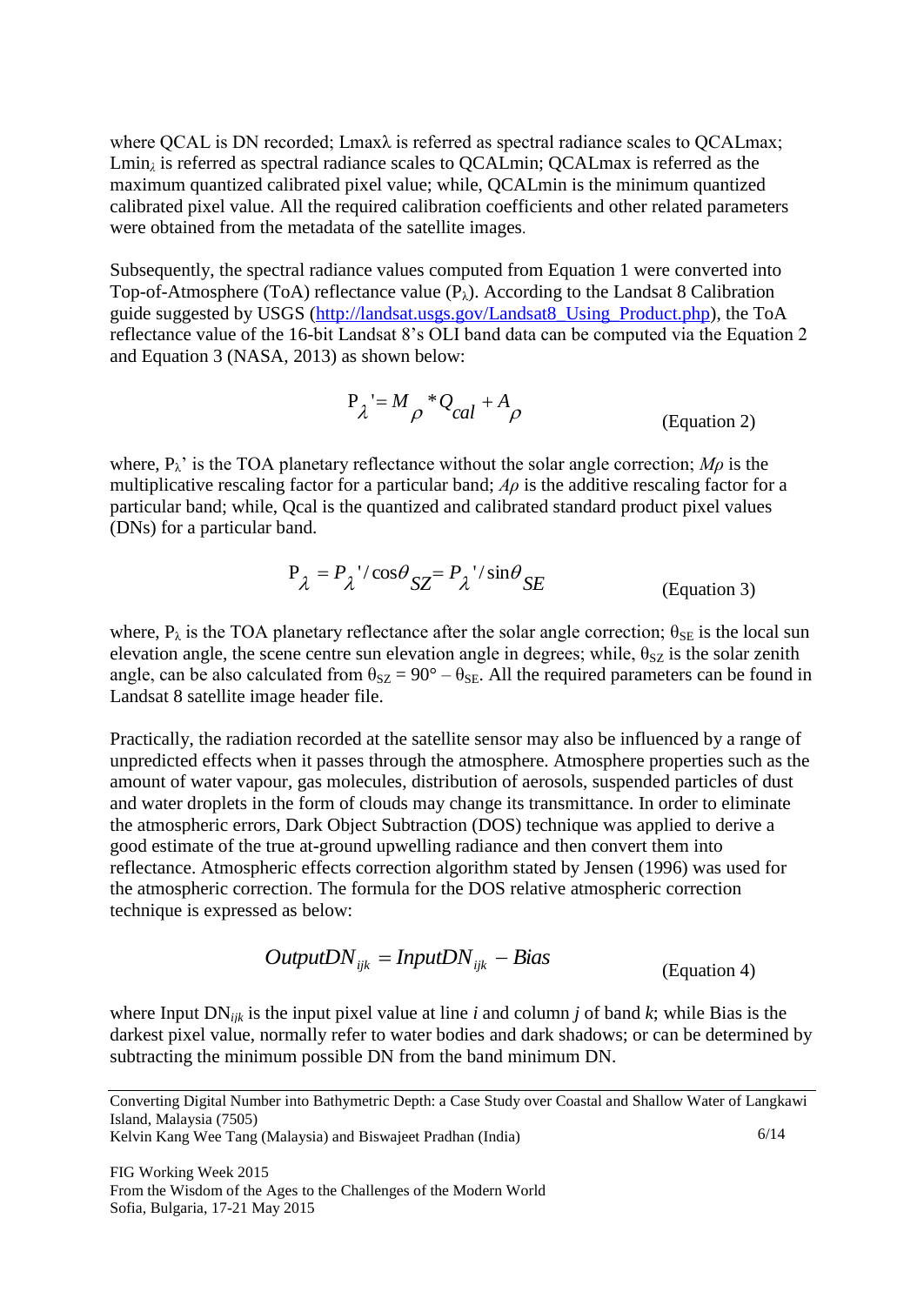#### **4.2 Geometry Correction & Spatial Sub-Setting**

In this case, the selected Landsat 8 multispectral images of the study area was geo-referenced to the MAL Chart by selecting a sufficient number of Ground Control Points (GCPs) which were widely scattered throughout the area of study. These easily identifiable GCPs were utilized to conduct the 1st order polynomial wrapping function using the Nearest Neighbour re-sampling method. Subsequently, the study area was cropped based on the study area.

The near-infrared (NIR) and mid-infrared (MIR) corresponds to the region of the EMR are very sensitive in identifying vegetation biomass, emphasizes soil-crop as well as land-water boundaries. Therefore, in this case, the Band 5 (NIR: 850 – 880nm) of the Landsat 8 OLI was used to differentiate between land features and water surface with the study area. The threshold value (DN/reflectance) for the water features was examined and defined via the 3D profile analysis.

#### **4.3 Deriving Satellite Bathymetry**

In order to extract bathymetric information from the satellite images, a linear ratio approach invented by Stumpf et al. (2003) was employed. This method focused on the inversion of the irradiative EMR energy transfer in water column. Indeed, the estimated water depth for each pixel was computed based on the ratio of reflectance in two bands and depth. The opticallyderived bathymetry algorithm developed by Stumpf et al. (2003) is given below:

$$
Z = m_1 \sqrt[*]{\frac{\ln(nR_w(\lambda_i))}{\ln(nR_w(\lambda_i))}} - m_0
$$
\n(Equation 5)

where Z is the calculated depth in meter;  $m_1$  is a tuneable constant to scale the ration to depth, also known as the gain;  $m_0$  is the offset for a depth of 0 m (Z=0); whereas, *n* a fixed value to ensure the logarithm will be positive under all circumstances and that the ratio will produce a linear response.

The water depths within the study area were computed based on the Landsat 8's Band 2 (blue: 450 – 510nm) and Band 3 (green: 530 – 590nm) images using the above mentioned equation. The water attenuation coefficient value was assuming as the same throughout the whole satellite image scenes. In this case, the  $m_1$  and  $m_0$  are the gain and offset values are scaled based on the nautical chart derived depths to tune the former linear relationship.

#### **4.4 Bathymetry Accuracy Assessment**

The data assessment is an important step in determining the usability of the manipulated data or commonly known as the quality assurance as well. Indeed, it is primarily an evaluation of performance against the pre-determined or endorsed data. In this case, 50 bathymetric points were adopted from Malaysian Nautical Chart (MAL) to quantitatively evaluate and assess the

Kelvin Kang Wee Tang (Malaysia) and Biswajeet Pradhan (India)

Converting Digital Number into Bathymetric Depth: a Case Study over Coastal and Shallow Water of Langkawi Island, Malaysia (7505)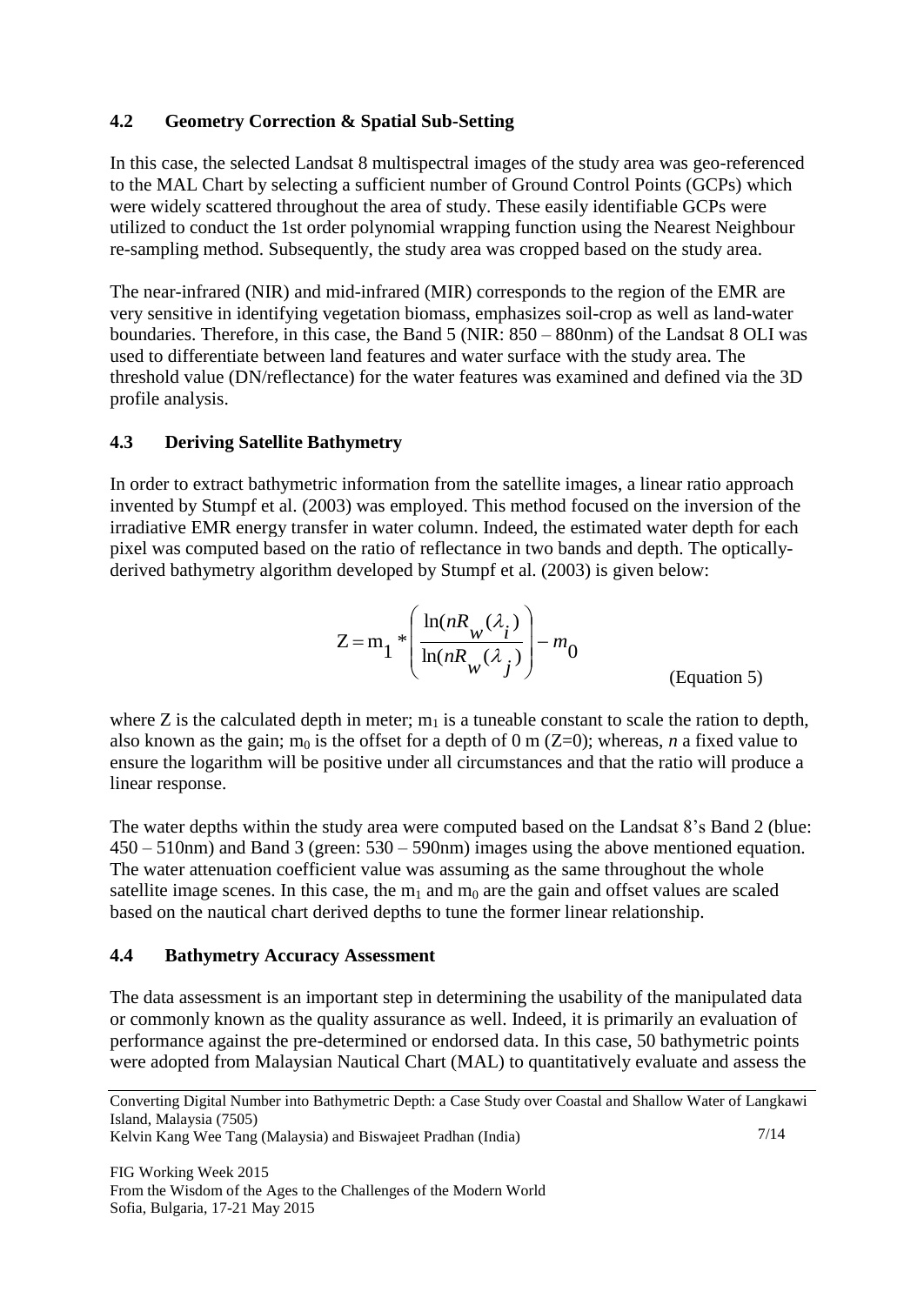accuracy of the satellite-derived bathymetry. The accuracy assessment was done based on the precision uncertainty and correlation coefficient  $(r^2)$  between satellite-derived bathymetry data and depths extracted from endorsed nautical chart. Besides that, root mean square error (RMSE) test was also being used to evaluate the satellite-derived bathymetry accuracy. The RMSE can be computed via the Equation 6 below:

$$
RMSE = \sqrt{\frac{\sum (X_{known,i} - X_{estimated,i})^2}{n}}
$$
 (Equation 6)

where,  $X_{known,i}$  is the endorsed depth of the  $i<sup>th</sup>$  point in the dataset;  $X_{estimated,i}$  is the estimated depth of the  $i^{\text{th}}$  point in the dataset; while, *n* is the total number of test points in the checking area. It is very valuable tool in estimate the common within-group standard deviation of data.

#### **5.0 RESULTS AND DISCUSSION**

The result of the extracted dry land areas is shown in Figure 4. Meanwhile, the water areas are shown in blue band (Figure 5) and green band (Figure 6) respectively. These bands were extracted in order to be utilized in computing the water depths within the study area.



**Figure 4:** Dry Land Areas extracted from the Landsat 8 (Band 5).

Converting Digital Number into Bathymetric Depth: a Case Study over Coastal and Shallow Water of Langkawi Island, Malaysia (7505)

Kelvin Kang Wee Tang (Malaysia) and Biswajeet Pradhan (India)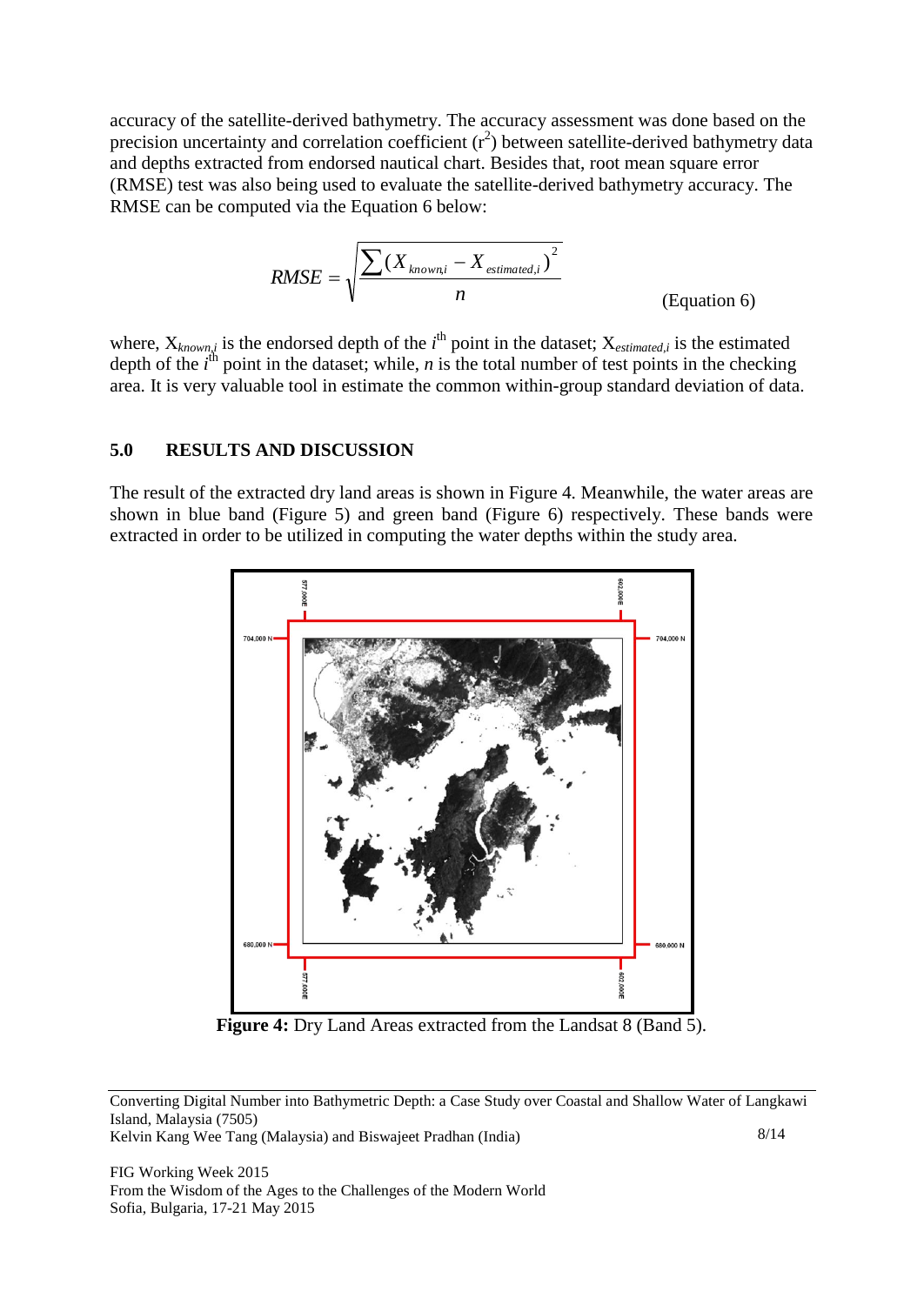

Figure 5: Water Surface Area extracted from Landsat 8 (Band 2).



**Figure 6:** Water Surface Area extracted from Landsat 8 (Band 3).

Converting Digital Number into Bathymetric Depth: a Case Study over Coastal and Shallow Water of Langkawi Island, Malaysia (7505)

Kelvin Kang Wee Tang (Malaysia) and Biswajeet Pradhan (India)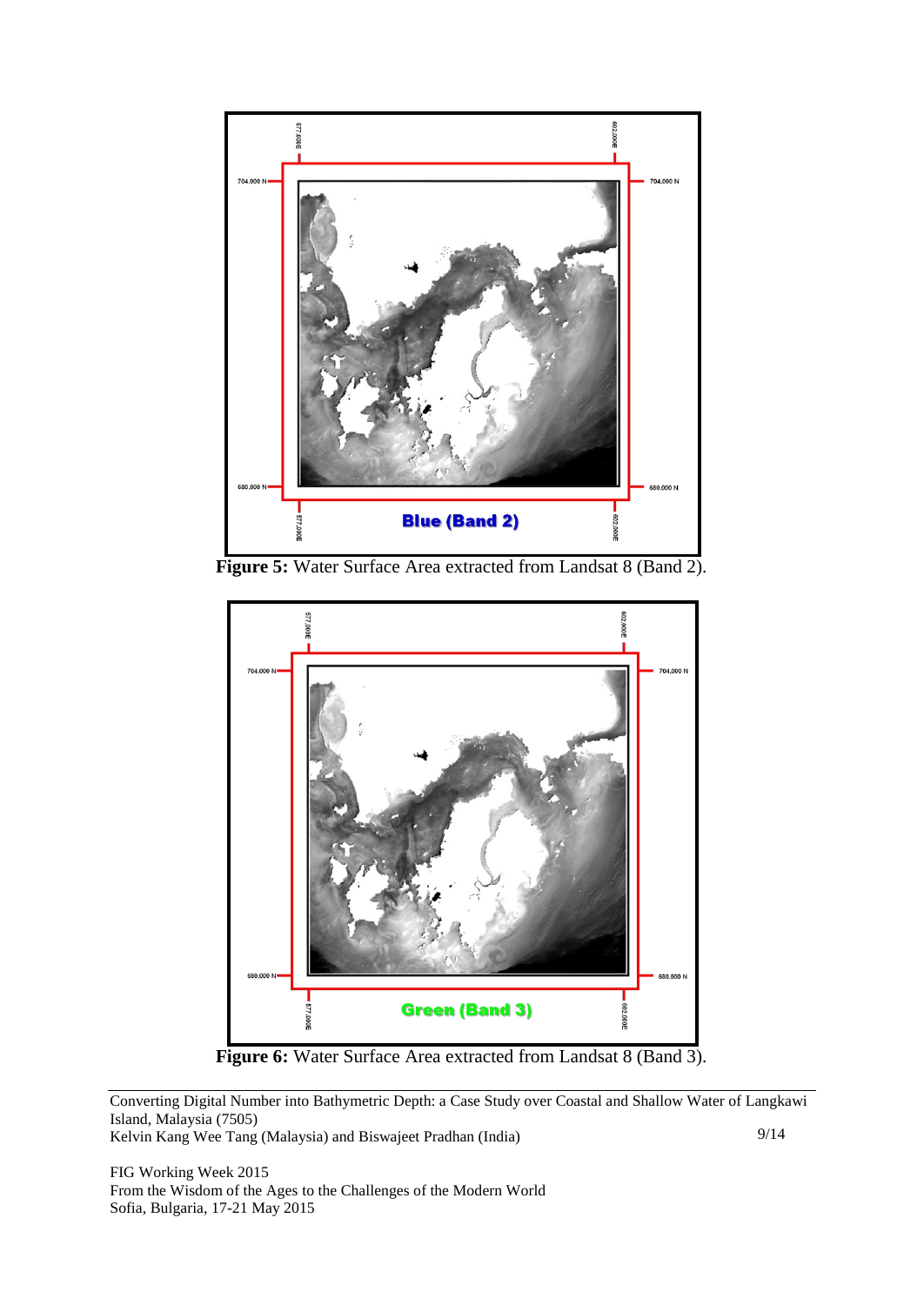Meanwhile, Figrue 7 illustrates the estimate water depths computed via the above mentioned satellite bathymetry model developed by Stumpf et al. (2003) using two respective visible bands, Band 2 (Blue) and Band 3 (Green) from the selected Landsat 8 satellite images. Base on the satellite-derived bathymetric data, the depths of the seabed vary with locations. The result depicted that the water level recorded around the study area were between datum level to more than 25m below the chart datum (CD).



**Figure 7:** Satellite-derived Water Depth (CD) from Landsat 8.

Data quality assessment was done by using 50 check points randomly picked out from the MAL5529 (Kuah/Bass Harbour). The selected checking areas are located in the southern part of the Langkawi Island. The selected bathymetry points are ranged from -0.5m to 20.8m in depth with relative to the CD.

A plot of the satellite-derived depths along the Y-axis and the endorsed depths along the X axis was drawn as presented in Figure 8. The uncertainties are ranged from -3.18m to 3.76m. The highest RMSE recorded was of 3.758m, while the lowest RMSE was of 0.024m. Total RMSE calculated based on the endorsed 50 reference points was 1.521m and the correlation coefficient  $(r^2)$  between the estimated depth and check data was of 0.9054.

Converting Digital Number into Bathymetric Depth: a Case Study over Coastal and Shallow Water of Langkawi Island, Malaysia (7505) Kelvin Kang Wee Tang (Malaysia) and Biswajeet Pradhan (India) 10/14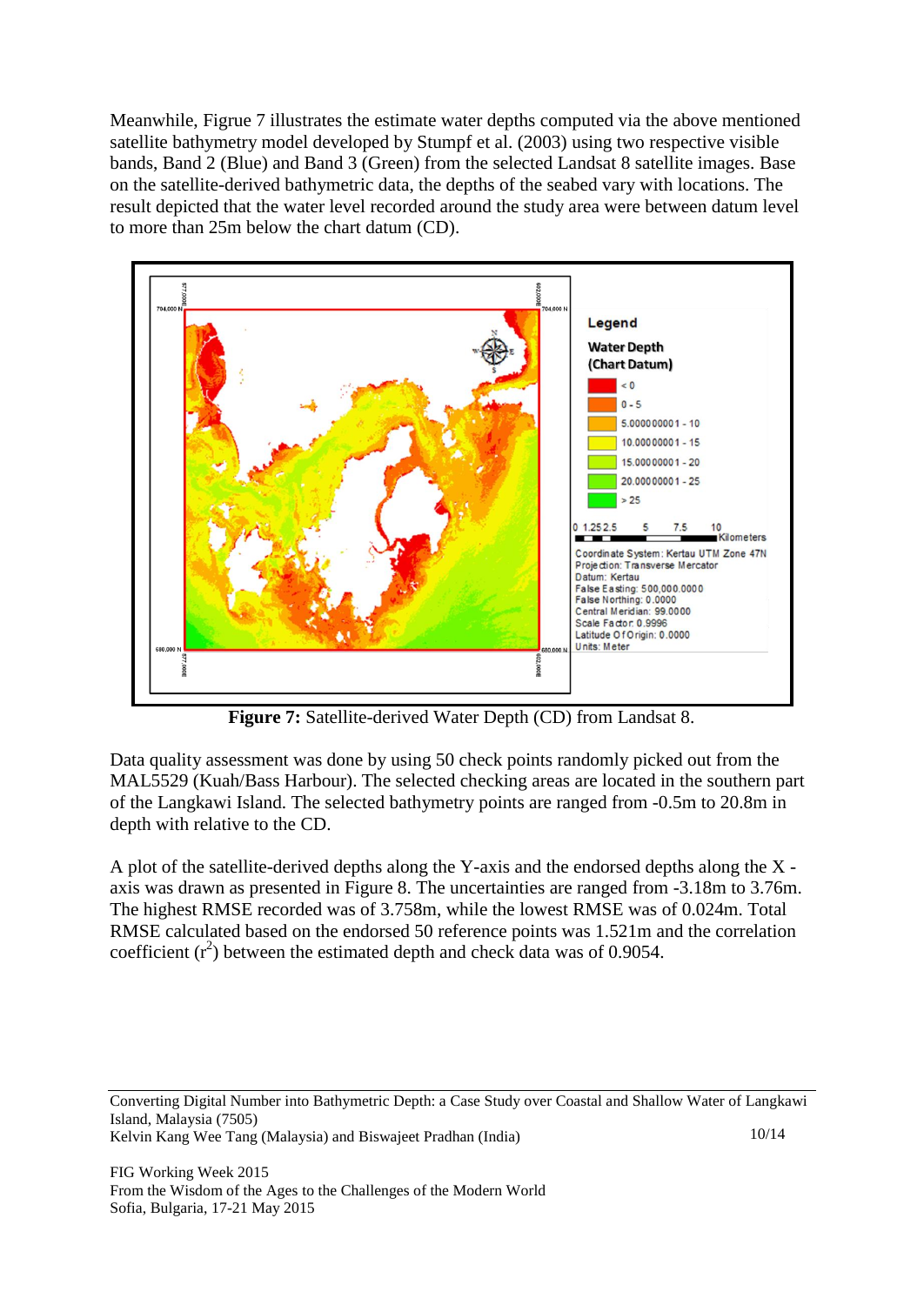

**Figure 8:** Correlation Coeeficient  $(r^2)$  between the Satellite-Derived Depth and Endorsed Depth.

In general, the water depths derived from freely downloadable Landsat 8 satellite imagery (30m spatial resolution) were depicted to be statically accurate and able to provide realistic seabed terrain profiles. This method can be an alternative survey sources to complement the medium resolution (profiling interval 25-30m) sonar sounding surveys. Apparently, it is possible for low-cost, low-accuracy and low-risk bathymetry charting mission. Most of the tiny or small features may not be visible from the low spatial resolution imagery. Therefore, it is not advisable to be applied for jobs that require high accuracy and precision.

Even though satellite-derived bathymetric mapping is an innovative solution to supplement the traditional vessel-based survey techniques, however, more research works still need to be conducted. In order to achieve better results in the future, continued efforts shall be focused on creating new processing algorithms and workflows which can derive greater water depths beyond the coastal area. A properly designed satellite bathymetry model could bring significant new resolution in hydrographic surveying.

Converting Digital Number into Bathymetric Depth: a Case Study over Coastal and Shallow Water of Langkawi Island, Malaysia (7505) Kelvin Kang Wee Tang (Malaysia) and Biswajeet Pradhan (India) 11/14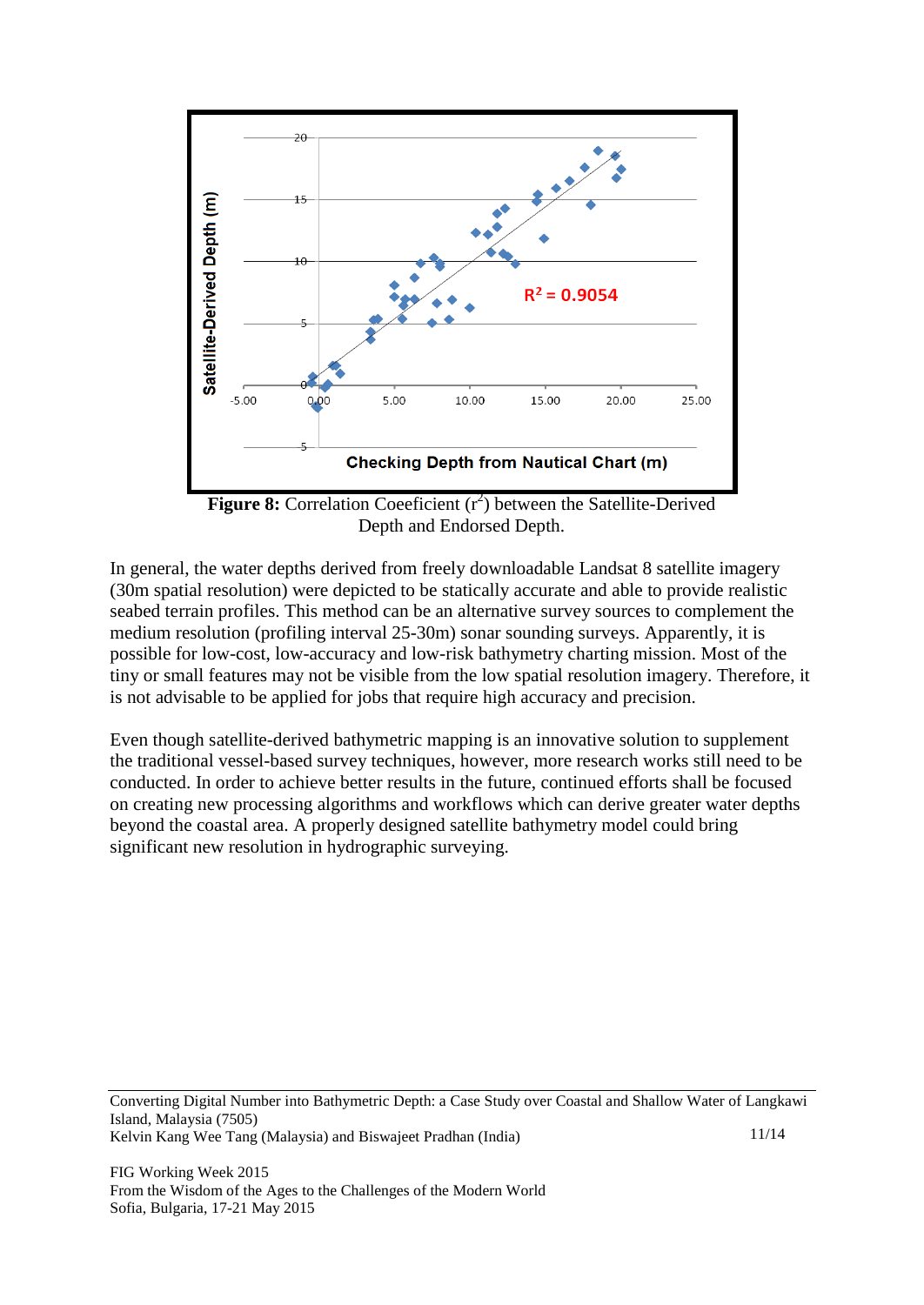#### **6.0 CONCLUSION**

In this study, a shallow water bathymetry map has been successfully mapped via the remote sensing approach. The proposed deviation method which gauging the relative attenuation of the blue band and green band radiations were examined and verified. The results showed that the high compatibility satellite-derived bathymetric mapping was able to offer a fast, flexible, efficient and economically advantageous solution to map the seabed topography. It is also proven to be more cost-effective, less labour-intensive and time-saving method of acquiring bathymetry comparing to the conventional sonar sounding surveys as well as allows significant repetitions of bathymetry mapping over broad areas. Perhaps, the satellite-derived bathymetry can be an alternative method and reconnaissance tool in facilitating the increasingly demand of hydrographic surveying activities around the coastal and shallow water areas.

#### **REFERENCE**

Beirwirth, P.N., Lee, T.J. and Burne, R.V. (1993). *Shallow Sea-Floor Reflectance and Water Depth Derived by Unmixing Multispectral Imagery*. Aerican Society for Photogrammetry and Remote Sensing, Photogrammetric Engineering & Remote Sensing, Vol. 59, No.3, March 1993, pp 331-338.

Doxani, G., Papadopoulou, M., Lafazani, P. Pikridas, C. and Tsakiri-Strati, M. (2012). *Shallow-Water Bathymetry Over Variable Bottom Types Using Multispectral Worldview-2 Image*. International Archives of the Phtogrammtery, Remote Sensing and Spatial Information Sciences, Volume XXXXIX-B8, 2012, XXII ISPRS Congress, 25 August – 1 September 2012, Melbourne, Australia.

Duxbury, Alison B., Duxbury, Alyn C. & Sverdrup, Keith A., (2002). *Fundamental of Oceanography*. 4th Edition. New York: McGraw-Hill.

Green, E., Mumby, P. Edwards, A. and Clark, C. (2000). *Remote Sensing Handbook for Tropical Coastal Management*. Coastal Management Sourcebooks Series, UNESCO Pub., Chapt. 8.

International Hydrographic Organization (1994). Hydrographic Dictionary. Special Publication #32. Monaco: International Hydrographic Bureau. Website: [http://www.iho.int/iho\\_pubs/standard/S-32/S-32-eng.pdf.](http://www.iho.int/iho_pubs/standard/S-32/S-32-eng.pdf)

Jensen, J.R. (1996). *Introductory Digital Inmage Processign*. A Remote Sensing Perspective, 2nd Edition, Prentice-Hall, Inc. 316 pages.

Jupp, D.L.B. (1988). *Background and Extensions to Depth Penetration (DOP) Mapping in Shallow Coastal Waters*. Symposium on Remote Sensong of the Coastal Zone, Gold Coast, Queensland, Session 4, Paper 2.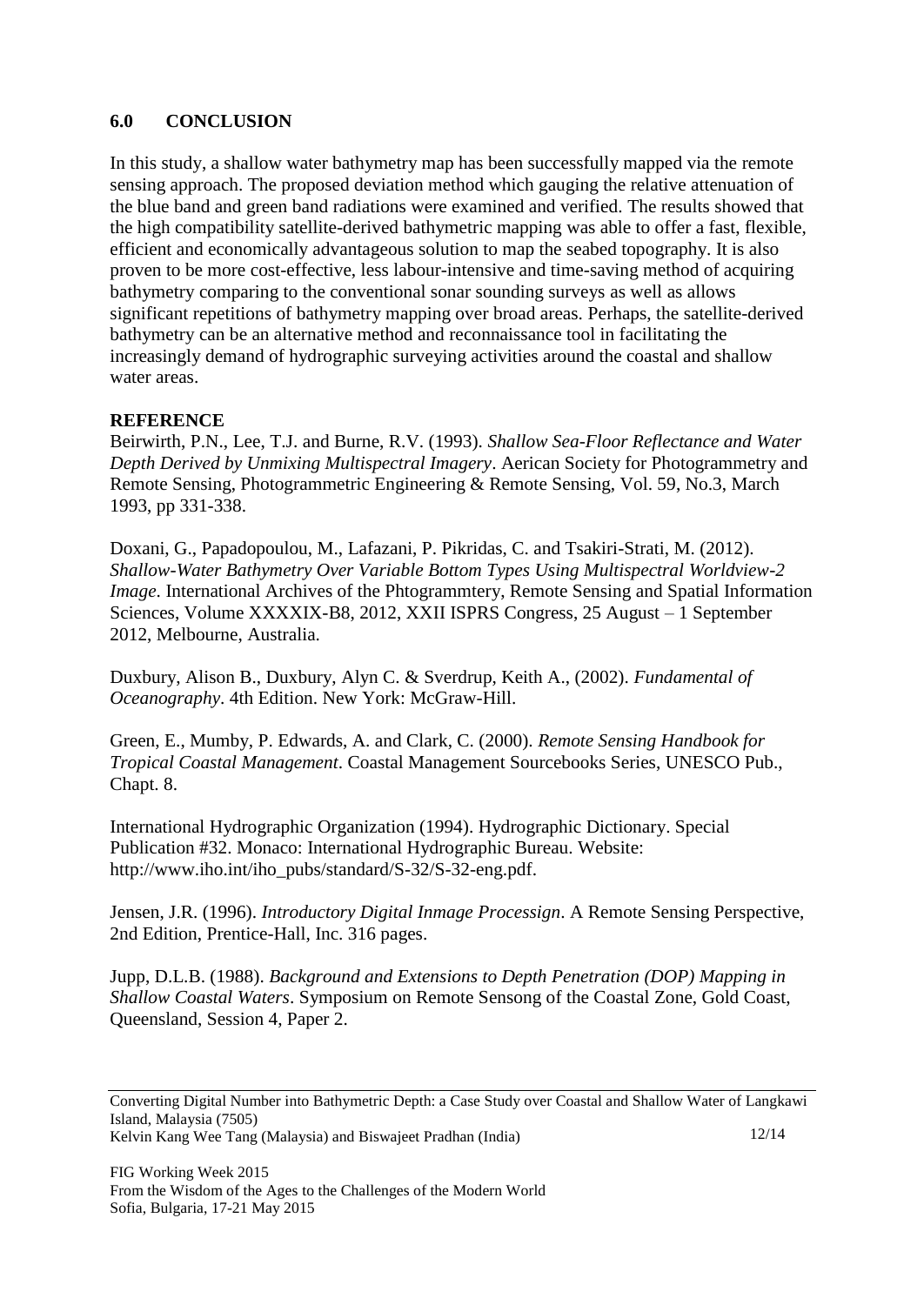Kabiri, K., Pradhan, B., Shafri, HZM, Mansor, S., Samimi-Namin, K., (2013). *A Novel Approach to Estimate Diffuse Attenuation Coefficients for QuickBird Satellite Images: A Case Study at Kish Island, the Persian Gulf*. Journal of the Indian Society of Remote Sensing, vol. 41(4), pp. 797-806. [http://dx.doi.org/10.1007/s12524-013-0293-0b](http://dx.doi.org/10.1007/s12524-013-0293-0) 

Le, N.N. and Nguyen, T.K.N. (2007). *Bathymetry Mapping From Satellite Images For Ly Son Island*, Quang Ngai Province. VNU Journal of Science, Earth Sciences, T.XXIII, No. 1, 2007.

Lyzenga, D.R. (1978). *Passive Remote Sensing Techniques for Mapping Water Depth and Bottom Features*. Applied Optics, 17(3), pp.379-383.

Lyzenga, D.R. (1981). R*emote Sensing of Bottom Reflectance and Water Attenuation Parameters in Shallow Water Using Aircraft and Landsat Data*. International Journal of Remote Sensing, 2(1), p71-82.

Mah, Abdullah. (2007), *Seabed Topography Mapping Using Landsat TM Ima*gery. The second National GIS Symposium in Saudi Arabia, Le Meridian Hotel, Khobar, 23-25 April 2007.

NASA (2008). *Landsat 7 Science Data Users Handbook*. Website:http://landsathandbook. gsfc.nasa.gov/pdfs/ Landsat7\_Handbook.pdf.

NASA (2013). *Using the USGS Landsat 8 Product*. Website: http://landsat.usgs.gov/ landsat8.php.

Pe'eri, S., Azuike, C., Alexander, Lee. and Parrish, C. (2013). *Satellite-derived Bathymetry: A Reconnaissance Tool for Hydrography*. Hydro International. October 2013, Volume 17, Number 7: pp16-19.

Phiplot, W.D. (1989). *Bathymetry Mapping with Passive Multispectral Imagery*. Applied Optics. 28, pp. 1134-1135.

Sarker, M.H., Rahman, S.M.M, and Akhand, M.R. (2012). *A case study on Bathymetry and SST Mapping using Landsat-TM Data over Coastal Area of Bangladesh*. The International Journal's, Research Journal of Science & IT Management, Volume: 02, Number: 02, December 2012.

Smith, W.H.F. and Sandwell, D.T. (2004). *Conventional Bathymetry, Bathymetry from Space, and Geodetic Altimetry*. The Oceanography Society, Oceanography, Volume 17, Number 1/2004.

Spritzer, D. and Dirks, R.W.J. (1987). *Bottom Influence on the Reflectance of the Sea*. Int. J. Remote Sensing, vol.8 no.3, pp.279-290.